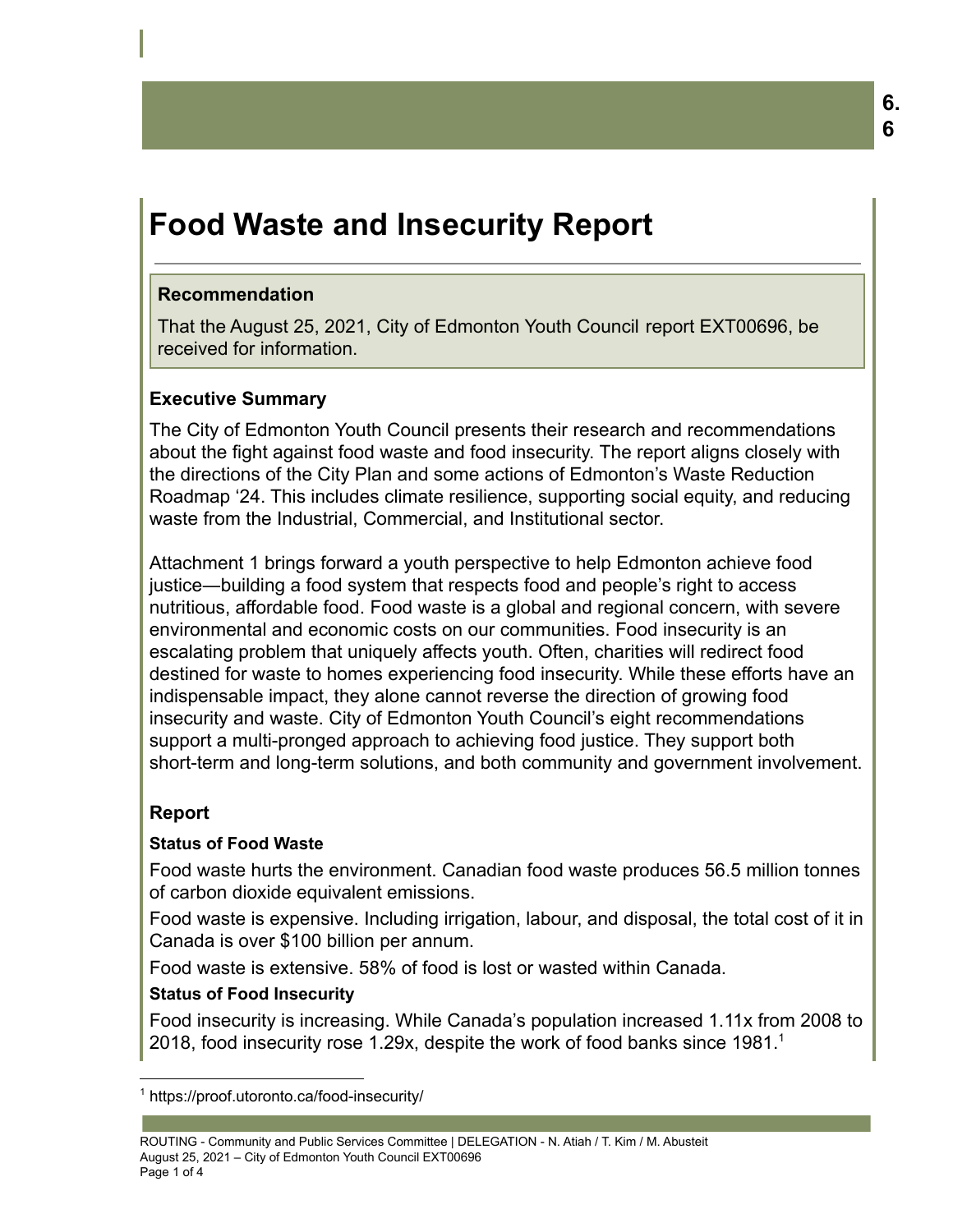Additionally, the COVID-19 pandemic has exacerbated both insecurity and the pressure on charities.

Food insecurity is substantial. In 2018, 12.5% of Canadian households experienced food insecurity, while 13.8% of Edmontonians experienced it.

Food insecurity uniquely affects children and youth's ability to achieve, play, and live healthy lives. 1 in 4 Canadian children went to bed or school hungry in 2018.

#### **Report Methodology**

The recommendations are based on:

- a) a study of existing food waste/food insecurity initiatives in Edmonton
- b) interviews from leaders of food waste/food insecurity organizations
- c) online research including websites of relevant Canadian initiatives, opinion pieces from food leaders, and literature review
- d) statistics from nationally or provincially funded researchers
- e) a survey of Edmontonian youth aged 13–23 years old

#### **Summary of Recommendations**

City of Edmonton Youth Council has 8 recommendations that target the Commercial Sector, Schools, Diversifying Food Options, and Community Organizations:

- 1. The City of Edmonton joins the Milan Urban Food Policy Pact, an international agreement, as a commitment to meaningfully work towards developing quality food systems and achieving food justice.
- 2. The City of Edmonton pursues actions that educate and train businesses in donating/diverting excess food to local organizations.
	- a. While organizations already work to encourage donation of food, there gaps in knowledge about donation opportunities and the legal liabilities of gleaning food persist.
- 3. The City of Edmonton provides local businesses with resources and incentives to develop their individual food waste reduction plans.
	- a. Electronic technology companies can track businesses' food waste to provide solutions. Large corporations have incorporated them, while smaller businesses are not as financially capable or aware to implement these programs.
	- b. Alternatively, support businesses in doing their own waste audits to discover where waste is coming from, the associated cost, and solutions.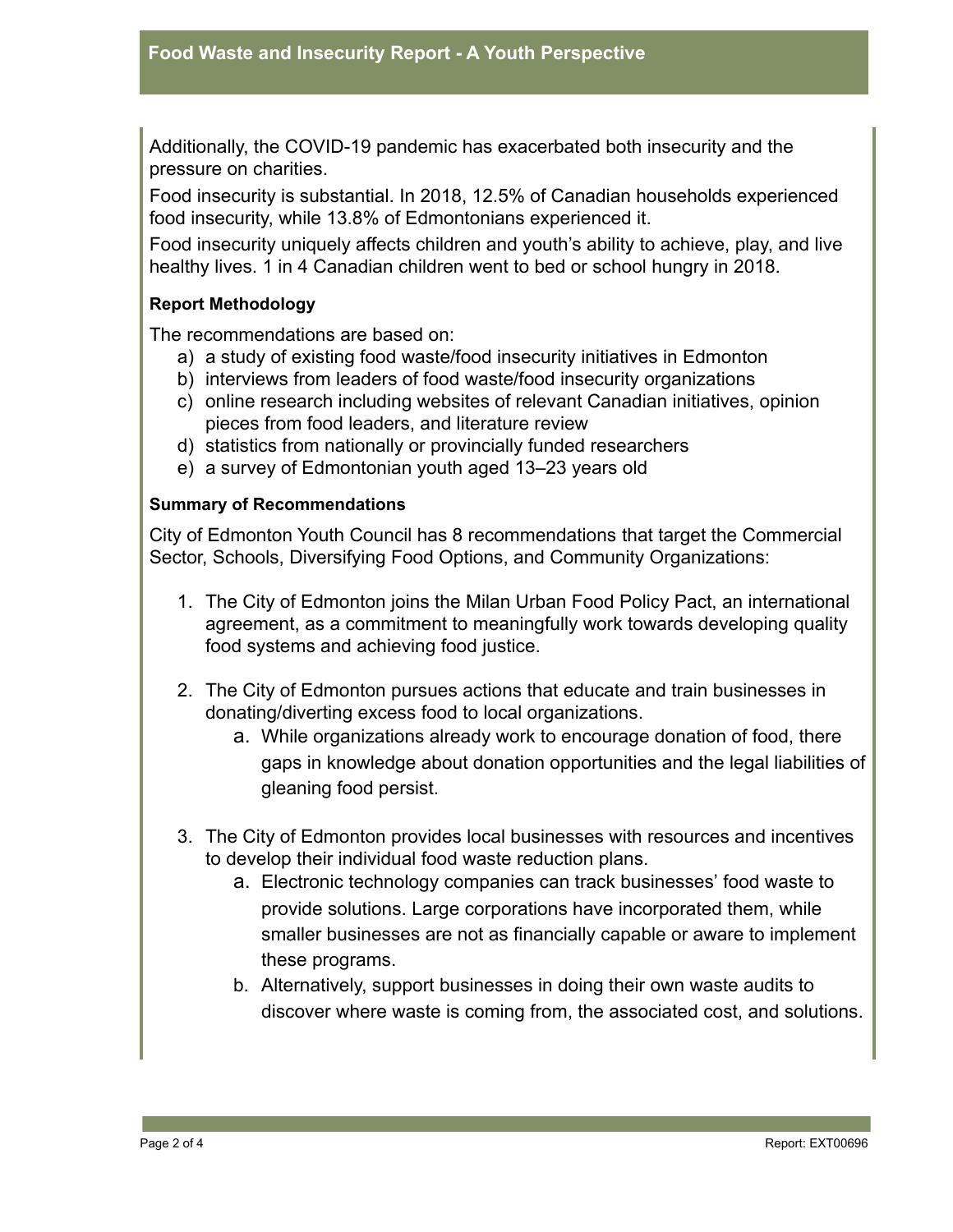- 4. The City of Edmonton provides grants and similar incentives that encourage youth-led food waste initiatives.
- 5. The City of Edmonton works with the Edmonton School Board of Trustees to adopt the Food Matters Action Kit in classes, clubs, or any alternative programming.
	- a. The kit is an educational resource by the North American Commission for Environmental Cooperation which empowers youth to enact change in food waste culture.
- 6. The City of Edmonton works with the Edmonton School Board of Trustees to determine the feasibility of building a pathway for food donation between restaurants and schools, where businesses can support initiatives such as free breakfast programs for students, etc.
- 7. The City of Edmonton investigates the feasibility of supporting Community Food Centres, Community Food Markets, and Community Fridges in Edmonton, while exploring supporting long-term strategies that further address the issues of food waste and food insecurity.
	- a. Community food centres combine food distribution with community involvement.
	- b. Community food markets provide fresh, affordable, and accessible food.
	- c. Community fridges are filled and used by community members so food flows anonymously to where it is needed in the neighbourhood.
- 8. The City of Edmonton develops a support strategy that meaningfully funds and addresses the needs of local nonprofits, for them to expand their reach and sustainably address food waste and food insecurity. The intended support for these models is short-term. Long-term systemic change is needed simultaneously.

## **Corporate Outcomes and Performance Management**

|  | Corporate Outcome(s): |            |           |           |  |
|--|-----------------------|------------|-----------|-----------|--|
|  | Outcome(s)            | Measure(s) | Result(s) | Target(s) |  |